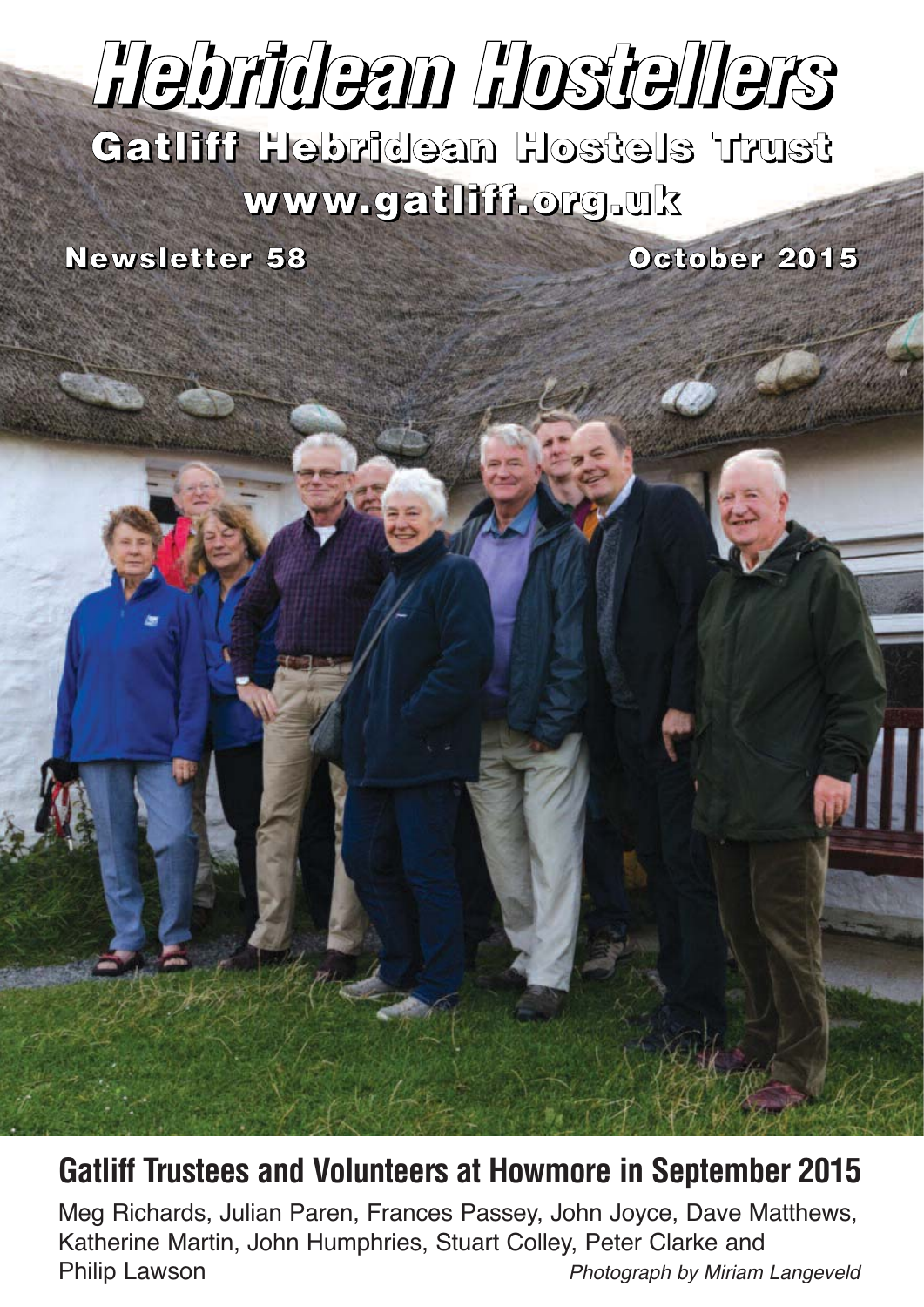## **'To Keep the Hostels in Good Heart'**

When ten people - the Chairman of the Gatliff Trust and Gatliff Hebridean Hostels Trust, six fellow-trustees, housekeeper and two volunteers - met in the Outer Hebrides during early September, they had one aim. This was to help develop the three Gatliff Hostels – at Rhenigidale, Berneray and Howmore – and the ethos which they encapsulate.

Six of those present - the majority - had at least met the visionary founder of the hostels, Herbert Gatliff (1897 - 1977), and three knew him well. He was not a man easily forgotten, for he had a way with words, a way of getting things done and a way of enlisting both the assistance and commitment of others to the causes that meant so much to him.

Herbert Gatliff was born in Stafford, grew up in Shropshire and Herefordshire, educated at Rugby School and Balliol College, Oxford, and commissioned, albeit briefly during 1917, in the Coldstream Guards. He joined the Civil Service becoming an Assistant Secretary in the Treasury



and, after the Second World War, an established figure in the new Ministry of Town and Country Planning.

Two words in the last sentence require examination. Although 'established' in one sense, he was not a member of the 'Establishment' - despite his education and chosen profession. His heart was in the 'Country' and, in particular, the 'Outdoor Movement' which flourished during the first half of the 20th Century. His work in developing the fledgling youth hostel organisation was crucial.

Youth hostelling became an integral part of British life from the beginning of the 1930s and within 20 years, despite the deprivations of war and the austerity which followed it, a network of hostels was created. The emphasis was on youth and on encouraging them to travel, reside and meet one another. The concepts were both romantic and practical.

Gatliff became an enthusiast for small hostels where he felt the aims of the movement were appreciated more fully. When he first went to the Western Isles, in 1947, he was immediately attracted by its environment. When he grew alarmed by trends, he urged the YHA (England & Wales) about 'not going cosy'. His advice was unheeded and so he set about setting up simple hostels in the Hebrides.

He explored opportunities and commissioned individuals to gauge feasibility, find sites, enlist local people, construct and complete buildings so that the first hostels were running in his lifetime. Even during his years of decline in central London, he focused attention on an abiding passion, summed up in his own words, 'to keep the hostels in good heart'. His successors endeavour to fulfil his wish.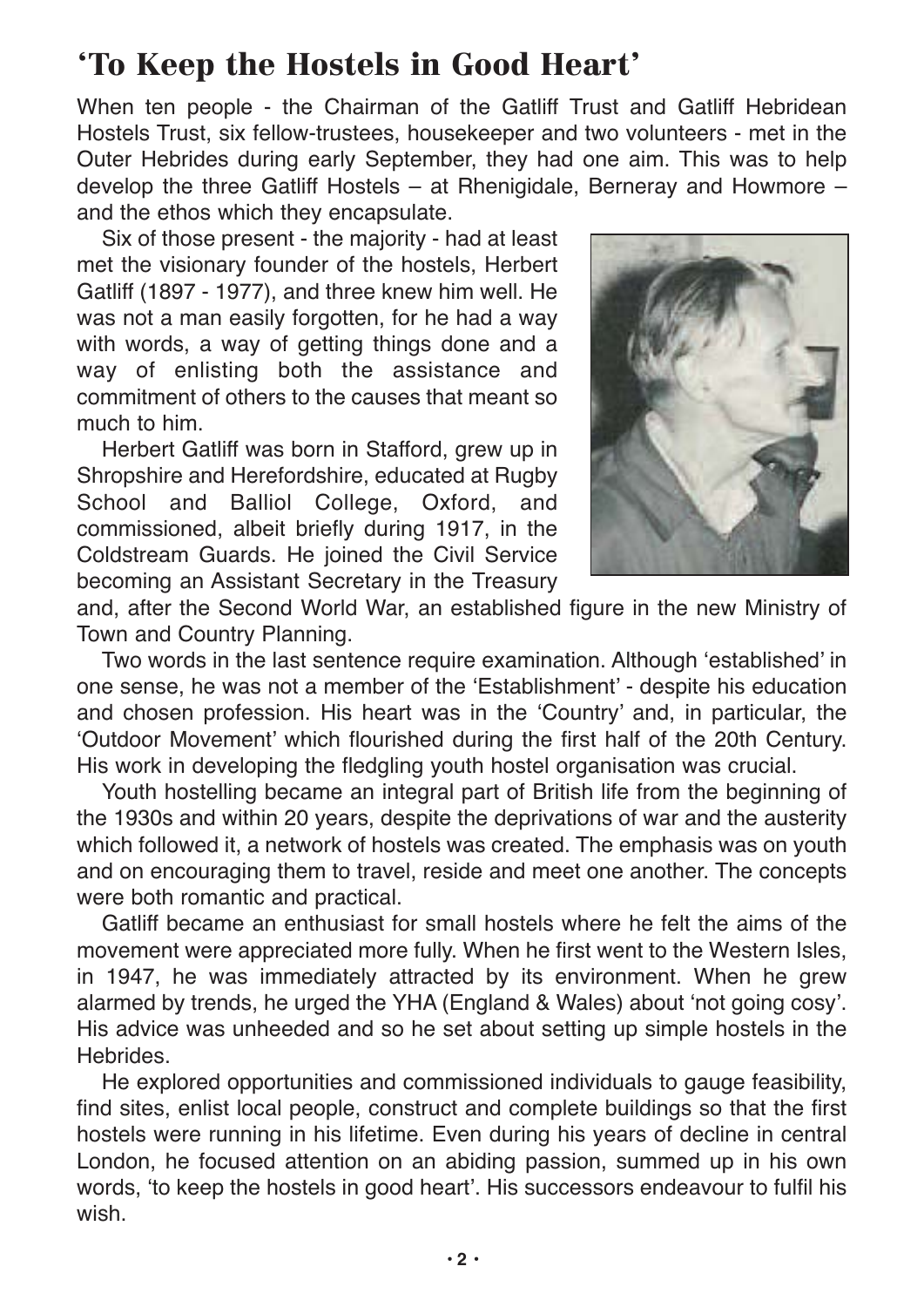# **Rhenigidale**

The group of trustees and volunteers appropriately arrived first at Rhenigidale. It is the first hostel that Herbert Gatliff established, some 53 years ago, and the hostellers who used it in the early days were to begin the overnight-stay count.

It has progressed when all hostels are counted - to over 165,000. This marks a significant level of interest and indicates a serious contribution to the local economy.

A child of primaryschool age looked out from a back garden when the ten of us were passing on our way to a business session at the Old Schoolhouse. She



Photograph by Julian Paren

exclaimed, "There are millions going by!" We were in fact preparing for the visits of just thousands expected in the next five years. Kate Langley, the warden, had previously toured the hostel discussing what she felt was needed.

Kate and her husband, Tim, were taken by the trustees to the Harris Hotel for an evening meal. They, like Herbert Gatliff, are 'incomers' who give much to the community. While staying in the village we had the pleasure of a visit by longtime resident, Kenny MacKay, who saw and assisted with the innovations of the hostel, the telephone, road and broadband.

Free-time inevitably led to walking with some taking the zig-zag stretch of the Postman's Path, well-used by Kenny in his era of collecting and delivering mail. Others headed in the direction of Loch Seaforth to Nostar and to the isolated Seaforth Cottage with its recent renovations. They have been aided by the restored and impressive metal ramp that resembles a sea-side roller-coaster.

A highlight was the unexpected arrival of a group (pictured above) from the Heb Hostel in Kenneth Street, Stornoway. They included some first-time visitors to the Western Isles who were bemused by the location of a settlement at the end of an arduous walk. Christine Mackinnon, the hostel owner, and her mother, Jean, originally from Raasay, were accustomed to such places.

Rhenigidale was assessed and future work will include rendering and painting, improvements to the toilet and shower, greater use of the outbuilding for storage and, possibly, bicycle provision. Advice and action from a volunteer with specific knowledge of land management and the control of plants would be much appreciated. It is hoped to include the hostel in events during next year's Harris Mountain Festival.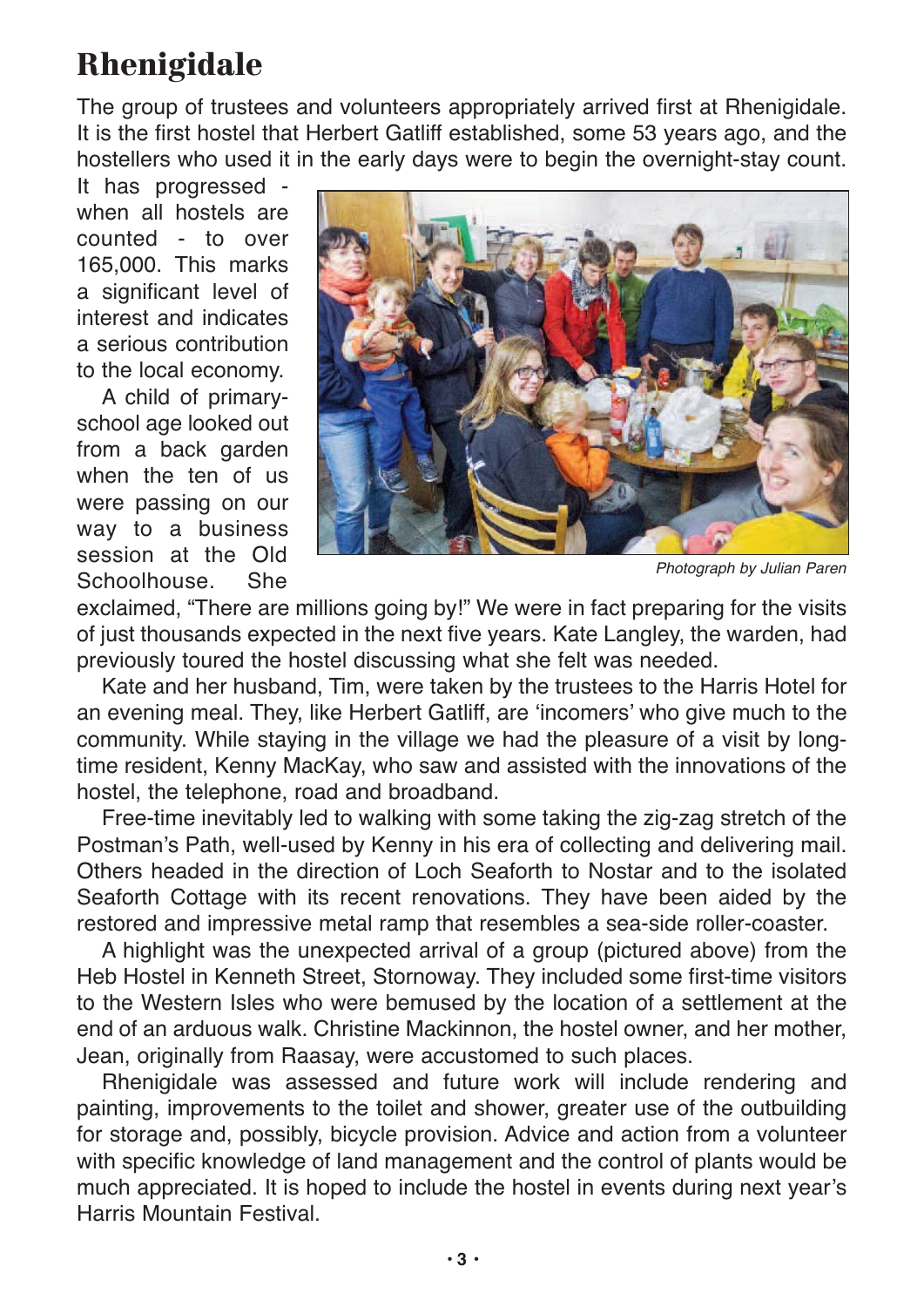#### **Berneray**

The party of Gatliff trustees looked at the Berneray Hostel from the starboard side of the Sound of Harris ferry. Within minutes of landing they were there, appreciating why this sea-shore hostel attracts the highest number of visitors. It is something of a hub - at the middle division of the Outer Hebrides, at the end of one stage of the spinal bus route, with a location that is five-star.

There was a local and international mix of hostellers, including Andrew from South Harris; André, a Breton, living in Paris; Miriam, staying earlier at Rhenigidale, from the Netherlands. Her work in development and education took her to 18 countries throughout the world. They had been welcomed by Jackie Macleod, the warden, who was our guest for a meal at the Lochmaddy Hotel.

Gatliff business was interrupted by the arrival of a party of 16 students of art and design on further and higher education courses at Lews Castle College, University of the Highlands and Islands. They spent much of the day on the beach drawing and exploring the spectacular environment; some of the time using the hostel for refreshment breaks and briefings by their tutors - Anne, Dennis and Michelle.

When the time came for us to take a break, the destinations of individuals were somewhat identical - a part of the coast of the island. Its advantage is that segments are accessible so that walks can be undertaken in stages. The east beach, used by the students, is attractive while the west beach is stunning and considered to be an iconic Hebridean feature.

Coming back to reality, observations and surveys of the facilities led to conclusions that future work-projects should include a kitchen refit, a new or refurbished floor in the Common Room and improvement to the shower. This is the most exposed of our hostels to the outside elements and to the wear and tear of a constant stream of visitors.

On departing, André wished us 'Bon continuation!' It was an apt phrase for the resolve of the trustees is to continue the work and effectiveness of the GHHT. The future crossed remarkably with the past at this time, when a casual visitor to the hostel happened to meet Jackie and explained that, as a young man, he had worked in London as a civil servant with Herbert Gatliff. There's 'continuation' for you!



Photograph by Julian Paren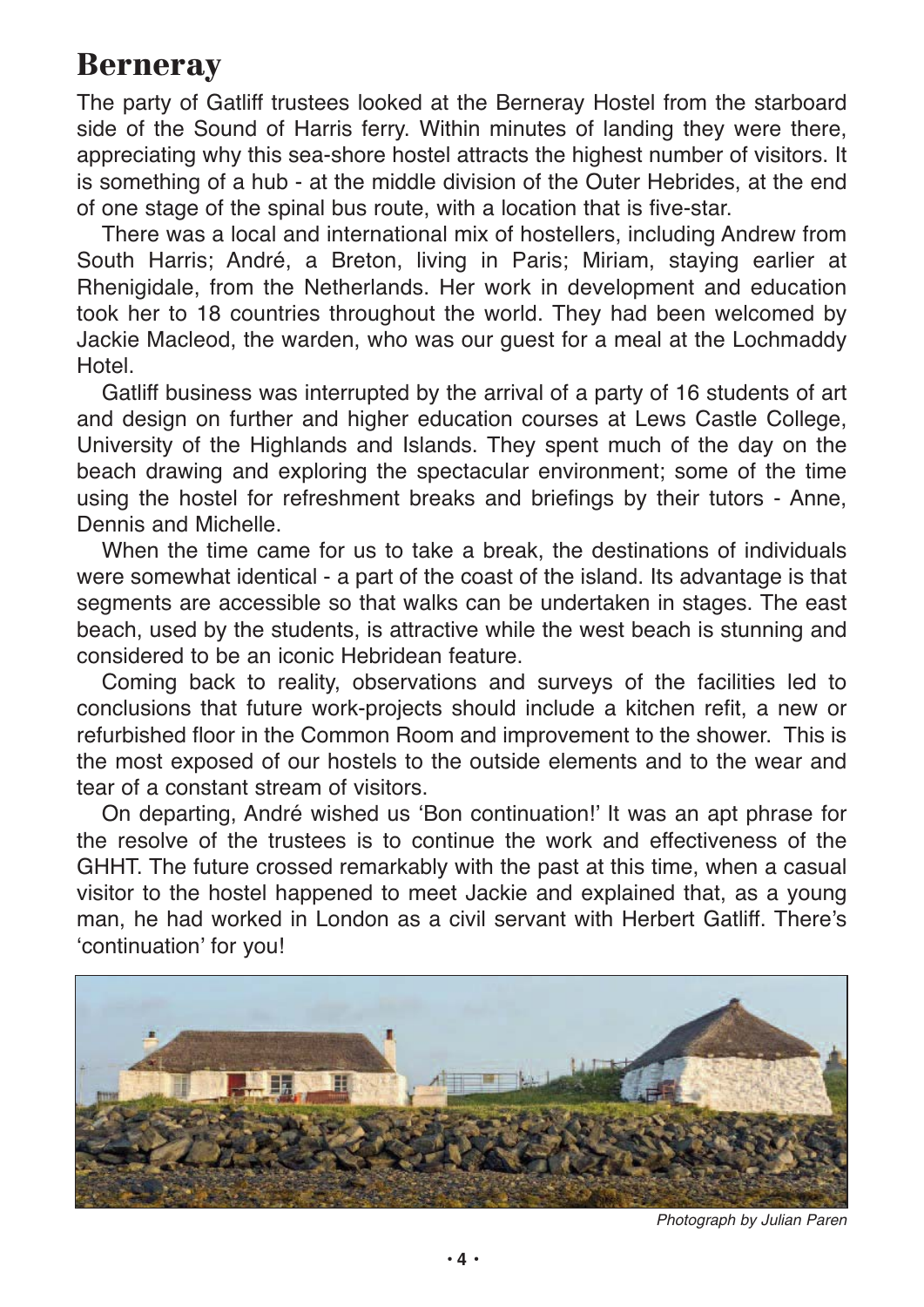## **Howmore**

Most of the party had read about the way in which John Joyce, the Gatliff's Project Manager, led a team that transformed the Howmore Hostel by creating space for a full-sized kitchen, dividing a large dormitory into three comfortable bunkrooms and installing a new shower, washing and toilet facilities. Now it was time for all to see and experience the changes for themselves.



Photograph by Julian Paren

The outing to the Borrodale Hotel with Betty (née MacSween) and Tommy MacDonald was by the Hebridean Transport Company's bus driven by the owner, Donnie, brother of Tommy. It served as a reminder of how two families in the village - the MacSweens and MacDonalds - first met Herbert Gatliff in the 1960s and helped him set up and maintain the hostel. Next year will be its 50th anniversary.

Visitors included Jim and John, two cyclists from the Coatbridge area. They represented an increasing number of hostellers who cycle the Hebridean spinal route and indicated why they return to these parts. This included the joy of landscape and a special solitude, together with the considerate behaviour of vehicle drivers. Only midges deterred them.

One of the business sessions in which Betty, the warden, was pointing out the state and potential of the facilities was briefly interrupted when a group passed on its way to the adjacent medieval, ruined priory. Once again we were reminded how each hostel has something above and beyond itself to recommend visitors not necessarily intending to stay overnight.

Free time led to individuals striking out in different directions. Some strolled to the machair; others strode towards Ben Mhor and Lochskipport; while those keen to access the internet were happy to drive to the Kildonan Museum, Craft Shop and Café. Smartphones came into their own at the hostel with stronger signals received there than at Rhenigidale and Howmore.

A future requirement of the hostel will be maintaining the roofing of its several buildings, which are directly exposed to the Atlantic winds. Howmore Church, a few yards away towards the sea, is protected by its white-harled exterior surface that is practical and enduring. Its tower is a landmark used by west coast fishermen. In the same way the hostel will be a significant destination for Hebridean Way **travellers** 



Photograph by Peter Clarke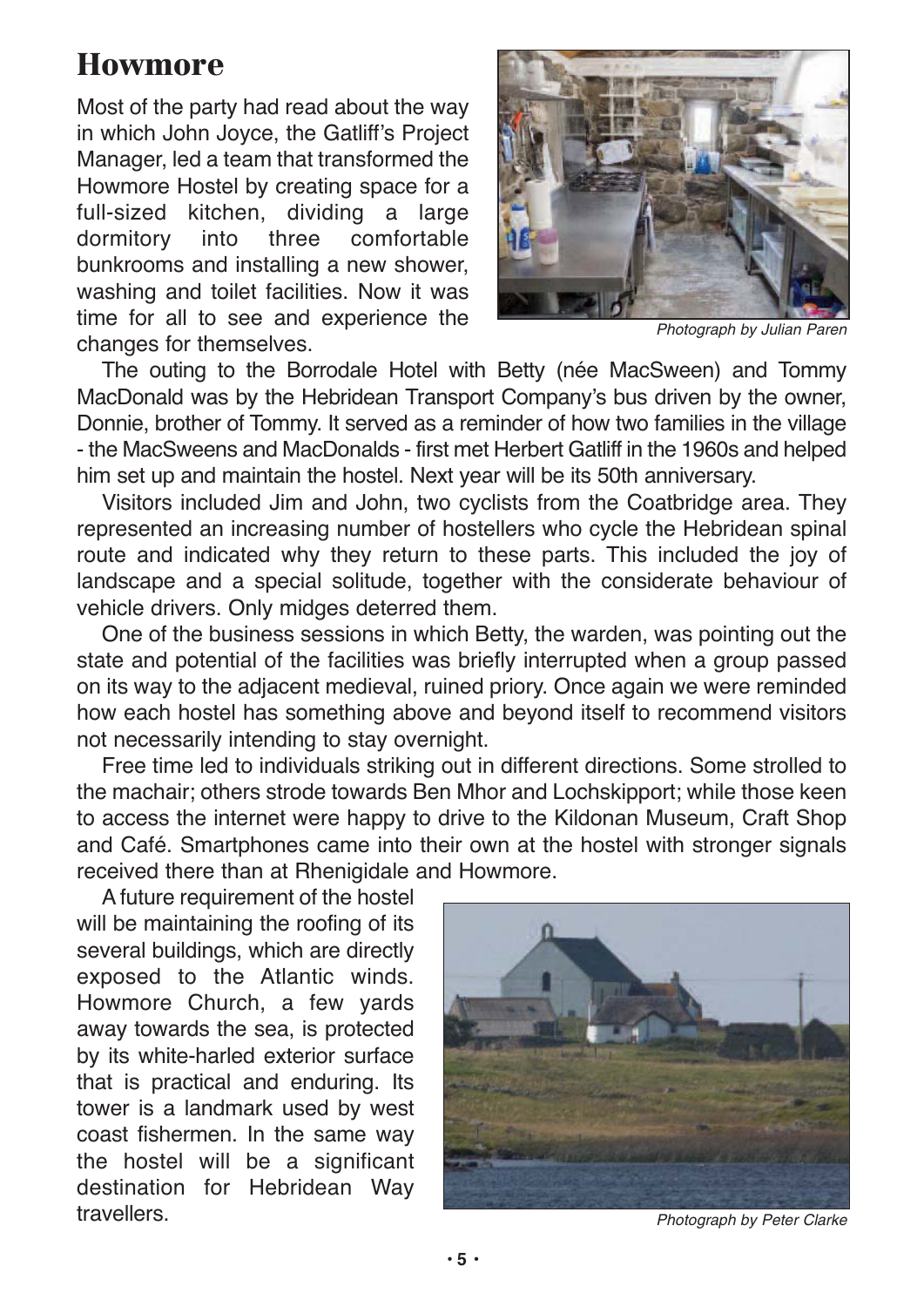# **Leaflets**

Julian Paren has recently produced a new leaflet which features the hostels and welcomes new and returning hostellers. These will be made available in places of information, accommodation, transportation as well as venues for events. If you can assist in taking these to distribute or display, please contact the Editor via details on the back cover.

## **Another Community Buy-out?**

Rhenigidale is situated in an area owned through a community buy-out since 2003 by the North Harris Trust. Its 800 residents and 124 crofts are in Tarbert, East and West Loch Tarbert, and along the shores of Loch Seaforth. Howmore, as most of South Uist, Benbecula and Eriskay, has been managed by Storas Uibhist (Gaelic for 'The store of wealth on Uist) since 2006. A prospective buyout of the Bays of Harris Estate, which includes Berneray, may happen shortly if negotiations with its current owners, the Hitchcock family, are completed. The demographics of Harris are changing with there being 329 deaths and 99 births during the 2001 - 2009 period.

## **Fares Down**

The Road Equivalent Tariff (RET) scheme will from this month be introduced on all CalMac crossings. So getting around the Outer Hebrides (on the Sounds of Barra and Harris services) will be at the same RET rate as getting there from the Mainland. This means an average reduction for passengers of 44% and for vehicles of 65%. Add to this the quietness and speed of the new MV Loch Seaforth and there is a good mix of business and pleasure to be had on these high seas with low rates.

## **Be Aware of Buses**

There has been a change of operator on the spinal bus route from the ferry terminal on Eriskay to the hostel at Berneray. There was a time when bicycles and dogs could be carried, but these facilities are no longer available. It was always reassuring to see the sign on northbound buses of 'Berneray YH'. However, the Youth Hostel abbreviation has been dropped, although the destination is unchanged.

# **Upcoming Tenth Anniversary**

The Elenydd Wilderness Hostels Trust was established in April 2006 and continues to maintain two former farmhouses as simple hostels, similar to those of the Gatliff cause. Dolgoch and Ty'n Cornel are situated in the Cambrian Mountains of Mid-Wales between Llanwrtyd Wells, Britain's smallest town, and Tregaron. Take your first steps to visit by clicking on www.elenydd-hostels.co.uk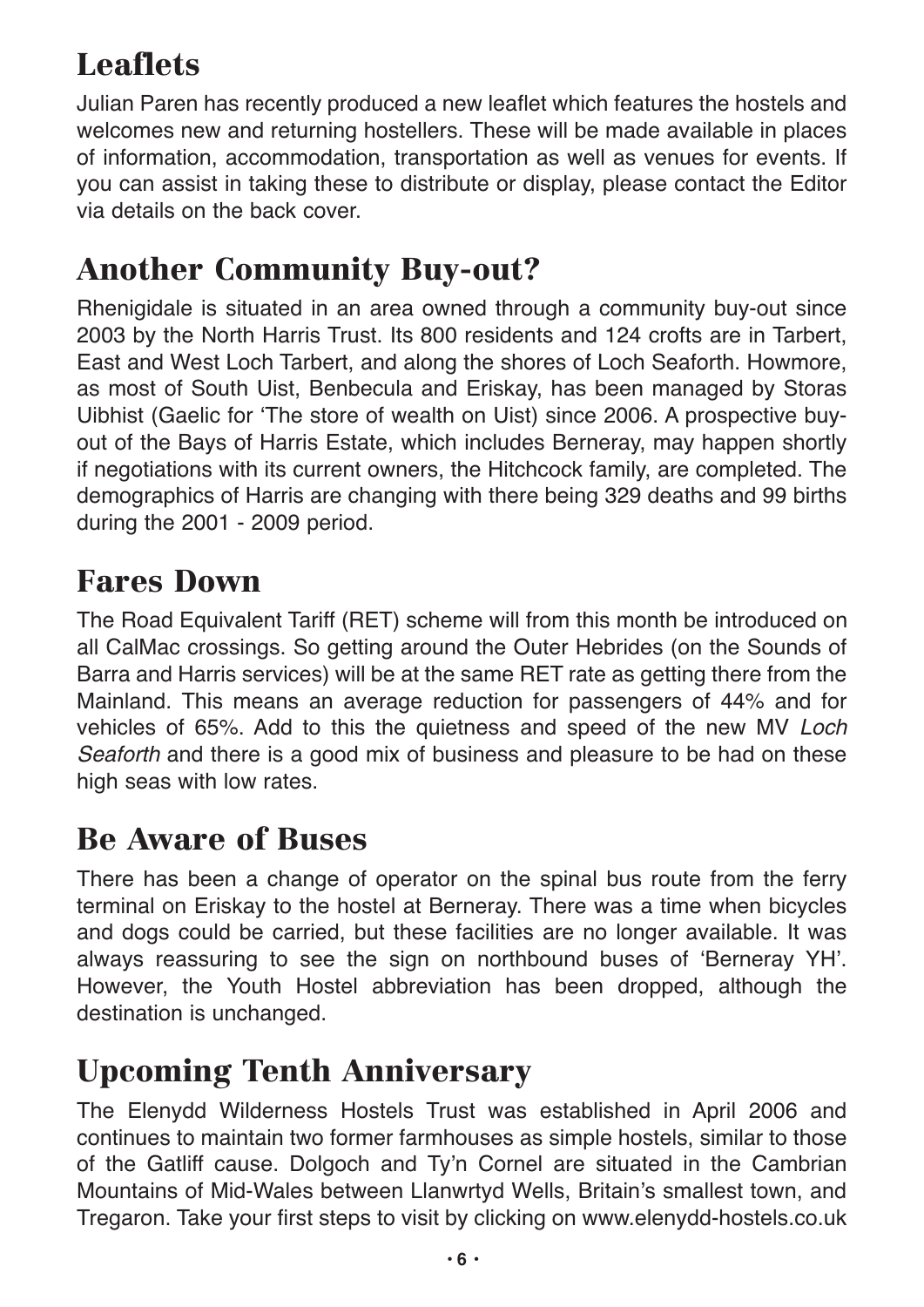#### **From the** *Hebridean Hostellers* **Issue of Five Years Ago ….**

Colin Stuart recalled a visit to the Gatliff hostel on **Scarp**: 'It was one of three or four really primitive turf-roofed houses, with an astonishing interior that was low, rough, dark and virtually windowless. It was like stepping back into an almost medieval life-style.' (Editor: John Humphries) [Colin's account refers to a visit of 40 years previously]

#### **and of Ten Years Ago …**

'The life and work of the late **Arthur Meaby** will be commemorated and celebrated in two places later this year.



Anne Burgess - Geograph - Creative Commons Licence - writes: 'This was the Howmore Hostel in 1970. It was very basic, providing only shelter and bunks to sleep on. Cooking facilities were minimal. In those days one could take a car right to the very door. It's changed quite a bit since then.'

The AGM of the GHHT will be held at the Kildonan Museum on South Uist and attenders will remember Arthur when a seat is positioned at the nearby Howmore Hostel. Its inscription - 'For the Beauty of the Earth' - will recall his work.' (Editor: John Humphries) [The seat remains positioned and is behind the trustees and volunteers on the front cover]

#### **and Fifteen ….**

'The **GHHT website** is now up and running and can be found at www.gatliff.org.uk. Initial reaction has been very encouraging. The pages will be continually improved and updated over the coming months. Our thanks go to Hugh Lorimer for all the excellent work which he is putting into this particular project.' (Editor: Lawrence Washington) *[Into the realms of new technologies]* 

#### **and Twenty …**

'**Berneray** - Heaters have now been installed in the annexe and main dormitory. The shower will be upgraded to a 7kw unit, ensuring HOT water - a relief to those of us who have misguidedly jumped into its icy depths before now! There will also be new mattresses and pillows arriving this winter. Once there you won't want to leave!' (Editor: Jim McFarlane) [Indeed, many stayed on accounting for high overnights]

#### **Twenty-five …**

'The road to **Rhenigidale** opened on 20 February 1990! It is undoubtedly due to Roddy MacInnes (Warden and owner of the Hostel from 1962 until his death in 1986) and Kenny Mackay, still resident in Rhenigidale, that the road was built. Let's hope that Rhenigidale enjoys and thrives on its new found access'. (Editor: Richard Genner) [It does and Kenny remains a resident as well as a Gatliff enthusiast]

#### **… and now Thirty**

'Are you thinking of running a marathon, swimming The Minch or doing a longdistance walk? If you are, would you get people to sponsor you for the Berneray Appeal?' (Editor: Peter Clarke) [Some did and the Appeal prospered]